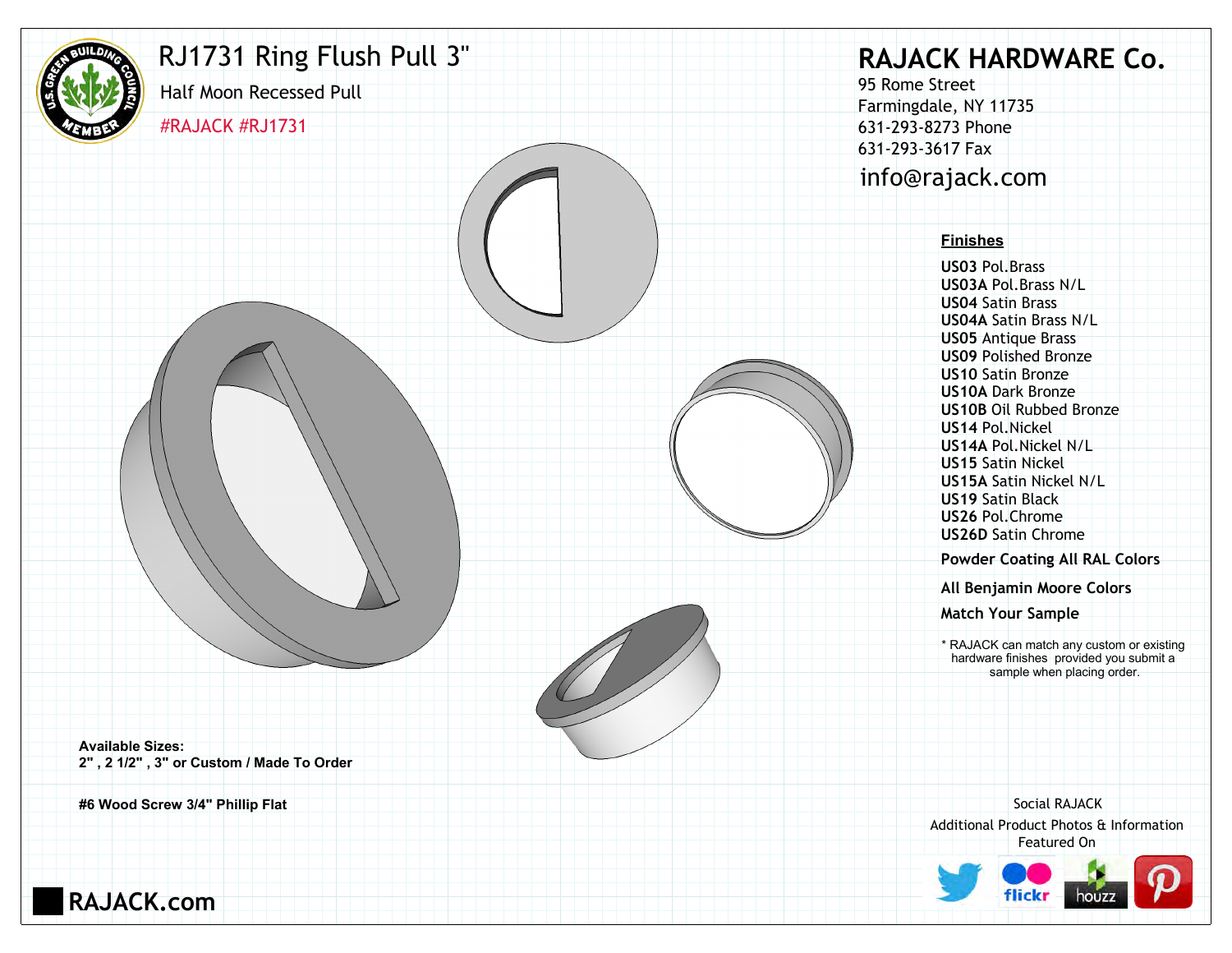

## RJ1731 Ring Flush Pull 3"

Half Moon Recessed Pull #RAJACK #RJ1731

**3"**

## **RAJACK HARDWARE Co.**

95 Rome Street Farmingdale, NY 11735 631-293-8273 Phone 631-293-3617 Fax info@rajack.com

#### **Finishes**

**US03** Pol.Brass **US03A** Pol.Brass N/L **US04** Satin Brass **US04A** Satin Brass N/L **US05** Antique Brass **US09** Polished Bronze **US10** Satin Bronze **US10A** Dark Bronze **US10B** Oil Rubbed Bronze **US14** Pol.Nickel **US14A** Pol.Nickel N/L **US15** Satin Nickel **US15A** Satin Nickel N/L **US19** Satin Black **US26** Pol.Chrome **US26D** Satin Chrome

**Powder Coating All RAL Colors**

**All Benjamin Moore Colors**

**Match Your Sample**

hardware finishes provided you submit a sample when placing order.

Additional Product Photos & Information Featured On Social RAJACK





**RAJACK.com**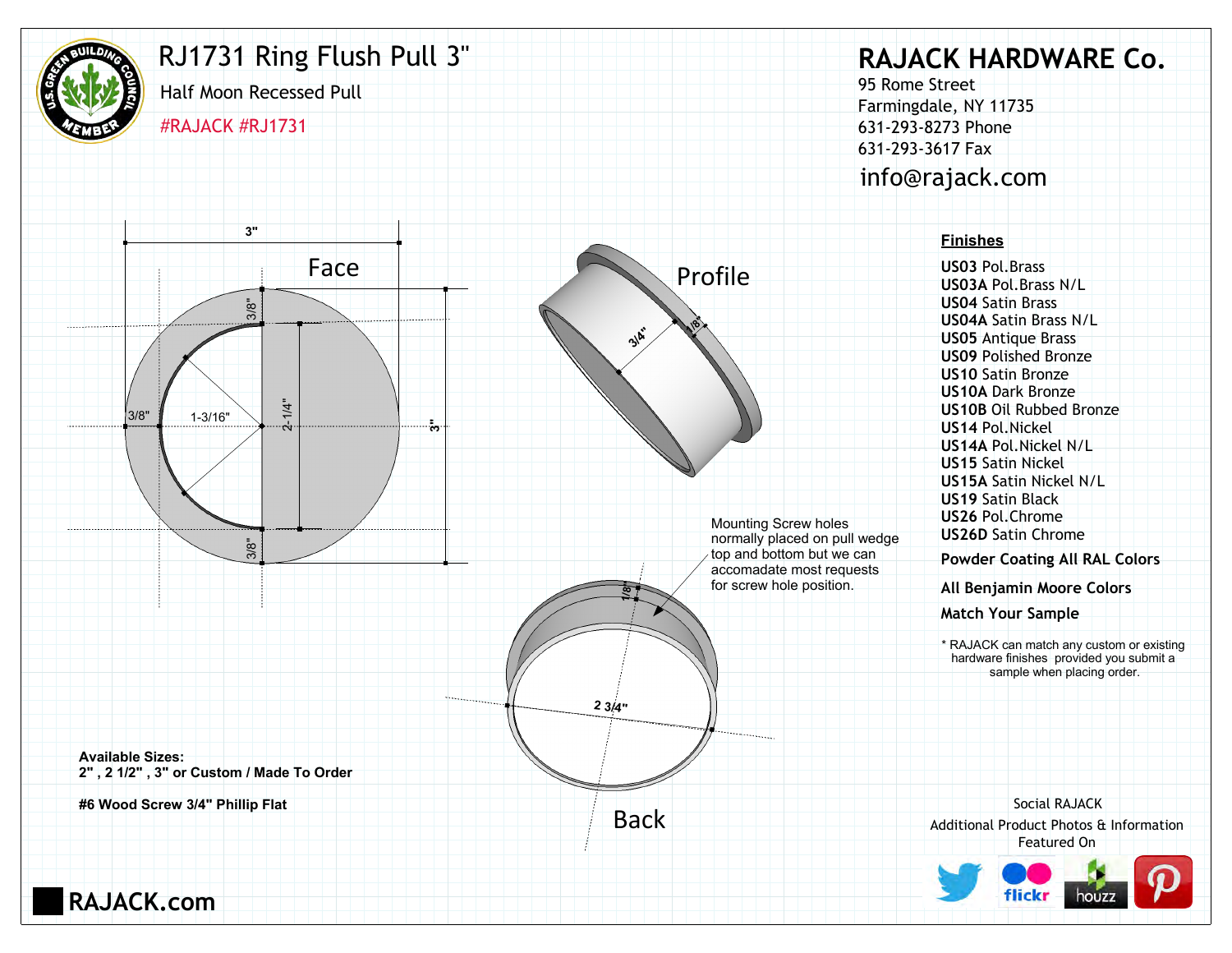

## RJ1731 Ring Flush Pull 3"

Half Moon Recessed Pull

#RAJACK #RJ1731

# **RAJACK HARDWARE Co.**

95 Rome Street Farmingdale, NY 11735 631-293-8273 Phone 631-293-3617 Fax info@rajack.com



Additional Product Photos & Information Featured On Social RAJACK